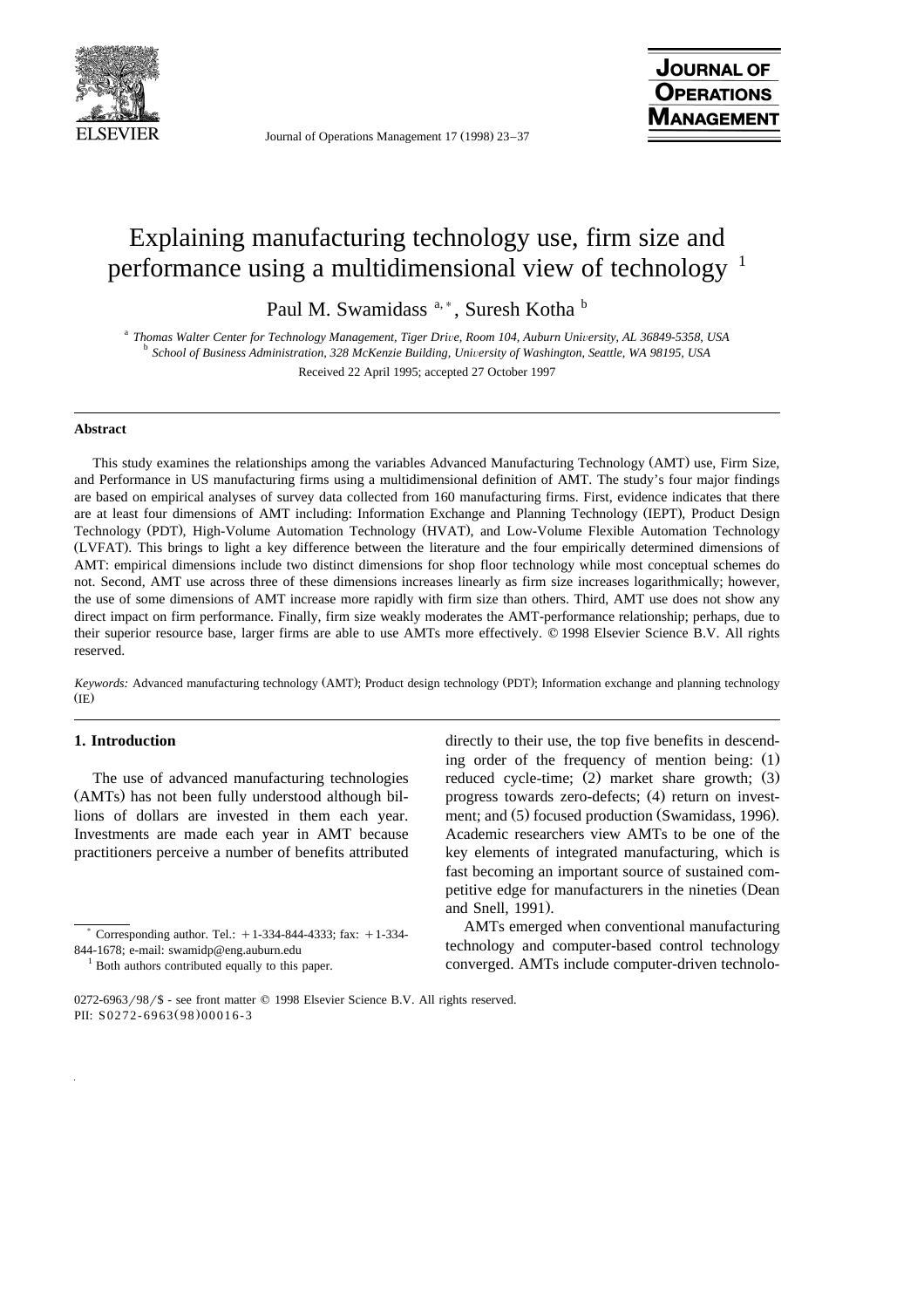gies such as computer-aided design (CAD), computer-aided-engineering (CAE), computer-aidedmanufacturing (CAM), flexible manufacturing systems (FMS) and computer-aided process planning, among others (Dean and Snell, 1991).

The use of AMTs is associated with many benefits (Swamidass, 1996). First, the programmable capability of AMTs allows for manufacturing flexibility because users can switch machines from producing one kind of component to another instantly. Also, programs controlling a machine can be changed from one program to another by punching a few computer keys; the set-up costs for product changes are virtually zero. Such flexibility permits the production of a wide variety of products at low volumes without added cost or penalty. Second, AMTs permit functional integration by linking various functional departments' information systems, common data bases and shopfloor AMTs (Ettlie, 1984; Dean and Snell, 1991). Third, AMTs increase manufacturing productivity by embedding routine repetitive tasks into AMT hardware and software. This embedding reduces users' direct labor costs, rework costs, and work-in-process inventories (Zummato and O'Connor, 1992). Fourth, AMTs such as CAD can considerably improve white-collar productivity (e.g., product designers and engineers) by automating the product design process. Finally, process oriented AMTs such as FMS and CNC machines enable greater consistency in the manufacturing process by reducing the variance in the production process, thus enabling a firm to achieve superior product quality.

The objectives of the study are threefold. First, using empirical data, we attempt to validate a multidimensional concept of AMT that embodies both flexibility and information processing capabilities. Second, we investigate whether AMT use increases with firm size, just as conventional production technology increases with firm size (cf. Marsh and Mannari, 1981). Third, an implicit premise underlying all investments in AMT is that AMTs improve firm performance. This notion is central to the 'investment justification' research stream. Although AMTs are credited with many benefits pertaining to cost, quality and flexibility, the AMT-performance relationship remains largely unexamined using empirical data. Therefore, the empirical investigation of the relationship in this study is significant.

#### **2. Theory and hypotheses**

In this section, we address three distinct issues: the multidimensionality of AMT, the firm size and AMT use relationship, and the AMT use and performance relationship.

## *2.1. The multidimensionality of AMT*

Historically, two to three decades ago, manufacturing technology research stressed mass production capability and the inherent inflexibility of the prevailing manufacturing technology (e.g., Woodward, 1965; Inkson et al., 1970; Child and Mansfield, 1972; Gerwin, 1981; Yasai-Ardekani, 1989). For example, Yasai-Ardekani (1989) (p. 136) used scaling procedures to measure 'the degree to which automated, continuous, fixed-sequenced activities are present' in a production process as a measure of technology. This 'explicitness of technology' (Gerwin, 1981) view of manufacturing technology has been widely researched as 'technological complexity' (Woodward, 1965), 'mechanization' (Blau et al., 1976), 'production continuity' (Child and Mansfield, 1972) and 'automicity' (Inkson et al., 1970). Foremost, this insufficiently developed *historical* view of technology is too limited for describing today's AMT because it stressed inflexibility and mass production. For additional discussions comparing conventional technology and AMT, see Lei and Goldhar (1990).

Over the past decade, flexibility has become the hallmark of emerging AMTs. Several conceptual schemes explain the notion of flexibility associated with AMTs (e.g., Goldhar and Jelinek, 1985; Swamidass, 1988; Dean and Snell, 1991; Gerwin and Kolodny, 1992; Parthasarthy and Sethi, 1992; Gerwin, 1993). Table 1 compares some emerging multidimensional views on AMT as proposed by three different researchers. The conceptual schemes in Table 1 are not necessarily tested and established by empirical data but they are useful guides for conducting empirical studies, and they are useful inputs to the development of future conceptual schemes. Rosenthal's scheme was proposed in the early eighties when the flexibility aspect of manufacturing technology was beginning to take shape.

The conceptual schemes in Table 1 for classifying AMT have common themes and tend to agree on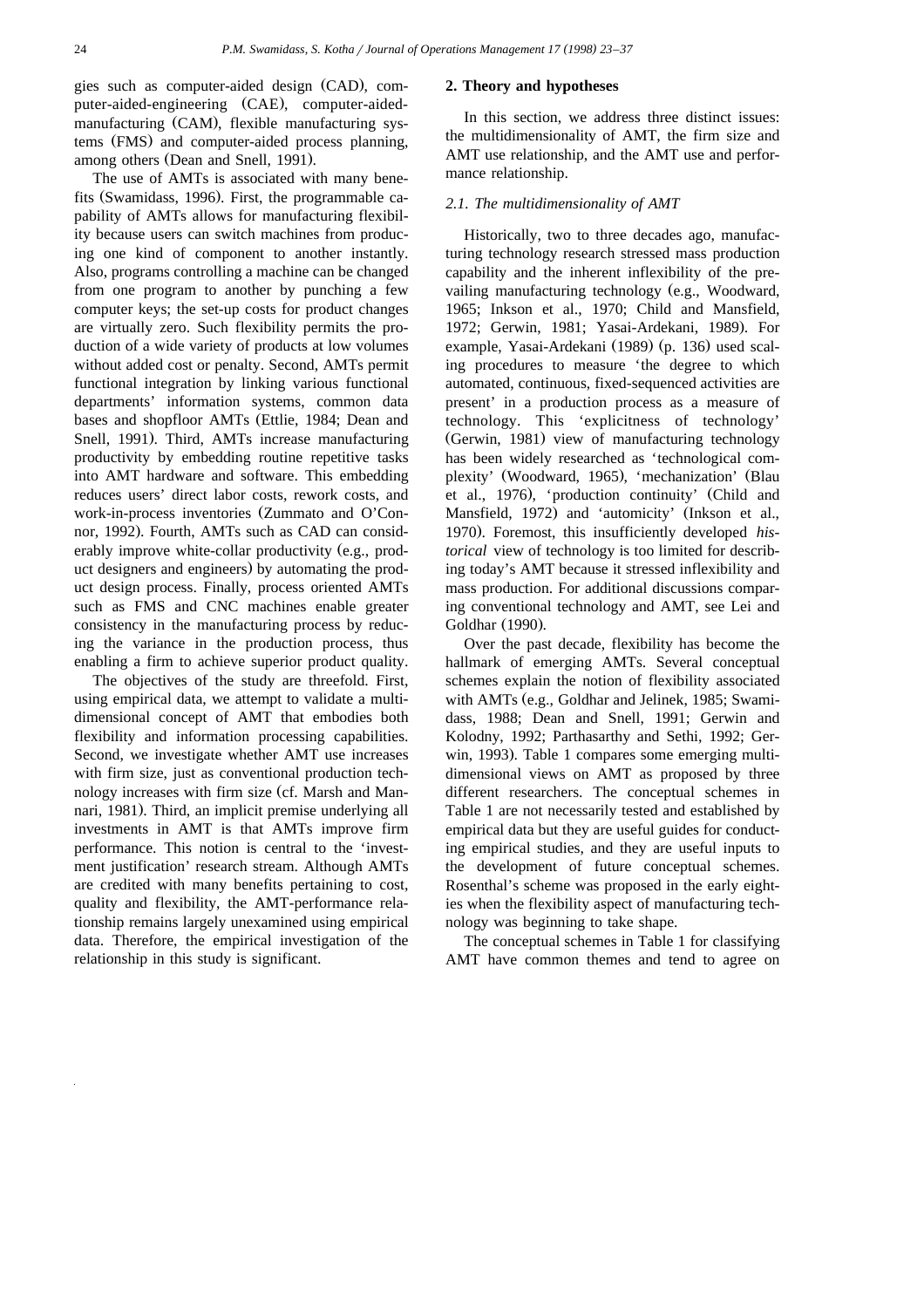Adler (1988) Rosenthal (1984) Warner (1987) Types of automation Grouping of technologies AMT classifications (1) Design automation (1) Computer-aided design group (1) Shop floor technologies with intelligence (2) Manufacturing automation (2) CAD/CAM group (2) Product oriented technologies  $(3)$  Administrative / control technologies  $(3)$  Computer-aided manufacturing group  $(3)$  Information and control technologies (4) Factory management and control group

Table 1 Competing multidimensional views of AMT

three common technology types: (1) design related technologies; (2) process related shop floor technologies; and (3) information and control related technologies. These classifications not only consider the flexibility aspects of AMT but also the inherent information processing capabilities of AMTs (i.e., information and/or control technologies). However, for the purpose of this study, we incorporate other views on technology dimensions (Kaplinsky, 1983; Kotha, 1991) to redefine information and control related technologies (item 3 above) into two separate dimensions, namely: (1) logistics/planning related technologies, and (2) information exchange technologies. Later, field data is used to test the four-dimensional model proposed as follows.

Ž . A *Product Design Technologies PDT ( )*. This dimension includes technologies such as CAD, CAE and automated drafting technologies that focus primarily on product definition, design, and related information processing functions.

Ž . B *Process Technologies PT ( )*. This dimension encompasses technologies such as CNC, CAM, FMS, and programmable controllers that focus on the process related aspects in manufacturing; these technologies are used on the shop floor, and generate process related information from the factory floor. Further, these technologies can be linked to product related technologies for reciprocal communication.

Ž . C *Logistics*r*Planning Technologies LPT ( )*. This dimension covers technologies that control and monitor the material flow from the acquisition of raw materials to the delivery of finished products, and the related counterflows of logistical information. It includes both the hardware and software for production scheduling systems, shop floor control systems, and Material Requirements Planning (MRP) systems.

Ž . D *Information Exchange Technologies IET ( )*. This dimension helps facilitate the storage and exchange of information among process, product, and logistics technologies identified above. Technologies that include common databases, data transfer protocols, and intra- and inter-factory networks are essential to this dimension.

The technologies that make up the multiple dimensions of AMT can be *easily integrated electronically with each other and with the rest of the organization*. This integrative capability makes AMT different from conventional manufacturing technologies and, therefore, a reinvestigation of known relationships between AMT use and firm size, and AMT use and performance is significant.

To facilitate the empirical investigation of these relationships in this study we develop two hypotheses in the next sections. Hypothesis 1 addresses AMT use and firm size, and Hypothesis 2 addresses AMT use and performance.

## *2.2. Technology use and size*

It has been noted by researchers that size is a contextual or enabler variable in the use of AMT (Ettlie, 1984) and that it is common for small manufacturers to lag behind larger manufacturers in implementing new technologies (Howard, 1990). Other researchers have reported this phenomenon for more than two decades (see Kimberly, 1976; Yasai-Ardekani, 1989). With the arrival of AMTs in recent years scholars show renewed interest in the subject. Recently, Mansfield (1993) found that very large firms tend to use FMS, an expensive form of AMT. He explained that  $(p. 154)$ :

There are many reasons why large firms began using flexible manufacturing systems more rapidly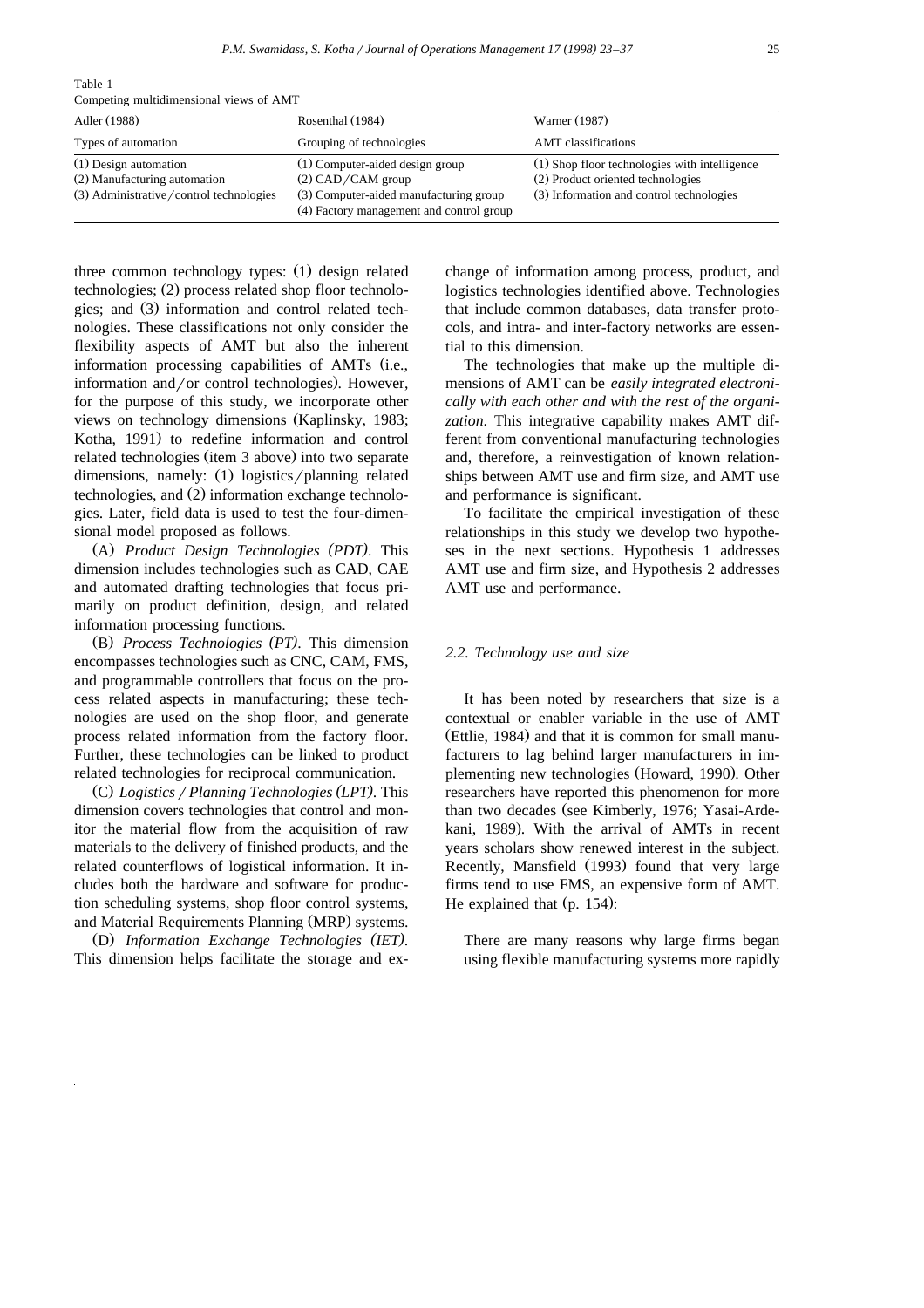than small ones. They have more resources and are better able to take the risks than their smaller rivals. A flexible manufacturing system often costs several million dollars, and specialized engineering personnel are required to introduce and operate such a system . . .

Meredith  $(1987)$  (p. 255) notes that the reasons for adopting AMT in larger firms are different from the reasons for adopting them in small firms. While the theme of his paper was that small firms have several potential reasons for investing in AMT, he cites the following popularly accepted reasons why larger firms use AMT:

- 1. large firms are able to afford the often extreme expense of these computerized manufacturing technologies, and the cost of the failure should the investment fail;
- 2. large firms are likely to have the skills and human resources it takes to understand, implement, and manage such technologies; and
- 3. large firms have the product-line depth and breadth to benefit from using these technologies. The previous discussions show that AMT use may increase with firm size just as conventional technology use was known to increase with firm size. In this study, our focus is to confirm this relationship using a large sample of US discrete products manufacturers. Additionally, given our multidimensional view of AMT, we wish to investigate if the use of all dimensions of AMT increase with firm size.

# *2.2.1. Measurement of firm size*

In previous empirical studies, firm size has been frequently measured in terms of employment (Munro and Noori, 1988; Collins et al., 1989). Evidence in the literature shows that conventional technology use increases with firm size, measured as the logarithm of employment (Kimberly, 1976; Yasai-Ardekani, 1989). In other words, the relationship between conventional technology use and size is non-linear. In order to reevaluate the relationship in the context of AMT, this study maintains employment as the measure of size and tests the following hypothesis.

**Hypothesis 1**: The use of all dimensions of AMT will grow linearly as size grows logarithmically.

### *2.3. AMT use and performance*

The adoption and use of AMTs in modern manufacturing is viewed as critical to improved performance and a pathway for exploiting market opportunities (e.g., Jaikumar, 1986; Meredith, 1987; Dean and Snell, 1991; Gerwin and Kolodny, 1992; Parthasarthy and Sethi, 1992). Moreover, the role played by AMTs in achieving sustainable competitiveness through flexibility, delivery, cost, and quality has been widely discussed (Hayes and Wheelwright, 1984; Schroeder et al., 1986; Swamidass, 1988; Leong et al., 1990). Further, the literature on AMT 'investment justification' is based on the premise that AMT use leads to superior performance via improved competitive ability (Swamidass and Waller, 1991; Parsaei and Mital, 1992).

A recent study based on 1042 US manufacturing plants reports that smaller plants (less than 100 employees) use 5.4 AMTs while larger plants use 9 different AMTs. Further, larger plants report a ROI of 14.7%, while small plants report a ROI of 11.5% (Swamidass, 1997). Given this evidence, we argue that the superior performance of larger plants is partly due to the increased use of AMTs by such plants. We also argue that, while size has an independent effect on performance, it also moderates or enhances the effect of technology on performance because: (1) larger plants have the resources to hire and train expensive skilled labor and professionals for the purpose of exploiting these technologies; and  $(2)$  larger firms have a wider product range to more completely exploit today's AMTs. Thus,

**Hypothesis 2**: Size moderates the relationship between AMT use and performance.

## **3. Method**

#### *3.1. Sample*

The data for the study were collected through a mail survey of manufacturing firms listed in the 1990 *Compustat* Compact Disclosure Database. <sup>2</sup>

<sup>2</sup> *Compustat*, database. Standard and Poor's Corporation, Englewood, CO.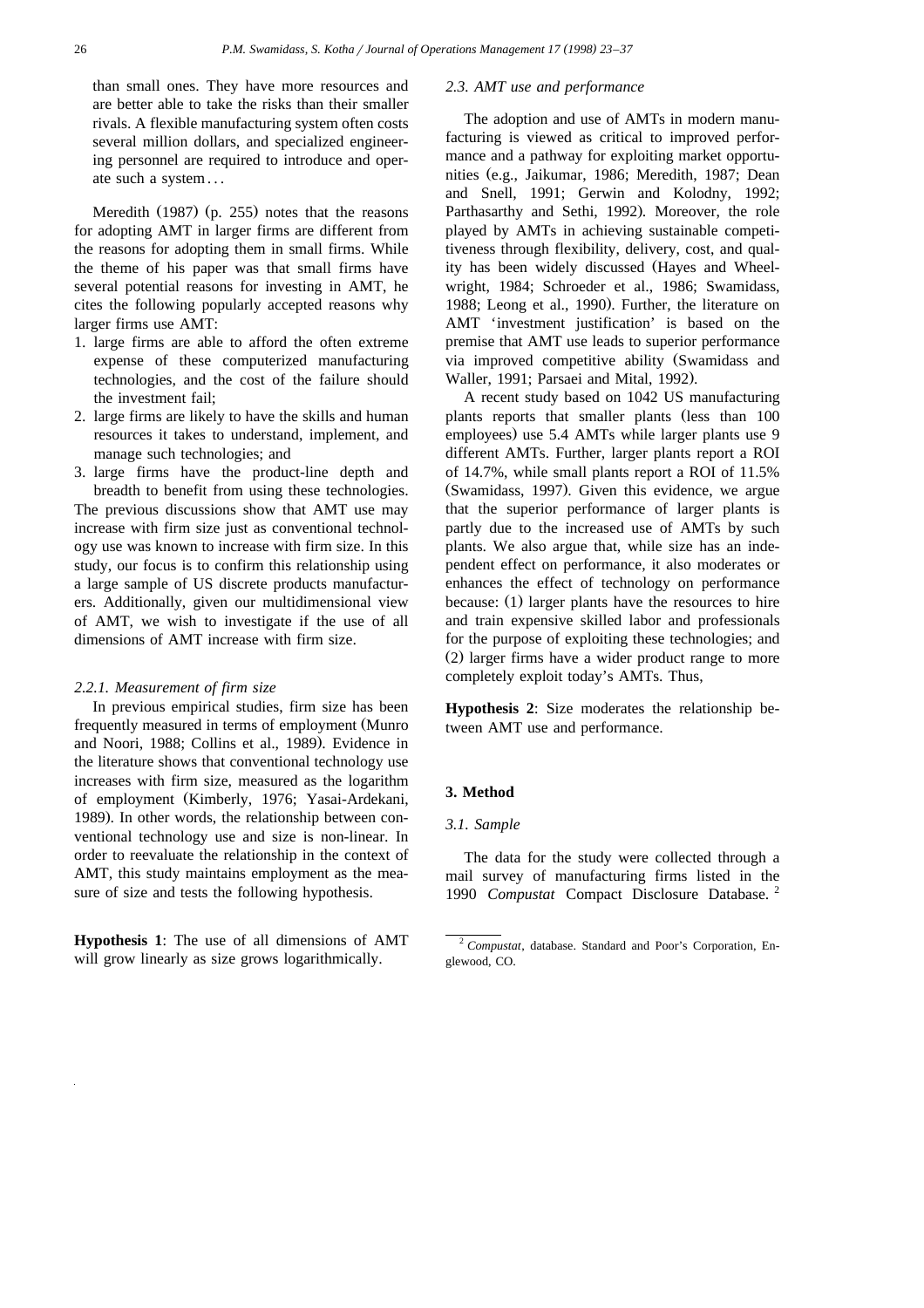Firms selected for this study conformed to Standard Industrial Classification (SIC) codes 34 to 39: fabricated metal products; industrial nonelectrical machinery; electronic and other electric equipment; transportation equipment; instrumentation and related products; and miscellaneous manufacturing.

We selected firms from these industries for the following reasons. First, firms in these discrete products/parts manufacturing industries (SIC 34–39) are users of AMTs of interest to this study (cf. US Department of Commerce, 1988; Dean and Snell, 1991; US Department of Commerce, 1991; Dean et al., 1992; Swamidass, 1994; Ward et al., 1994). Second, these industries comprise the back bone of the manufacturing sector of our economy. For example, the total sales of the firms listed under SIC codes 34–39 account for over 40% of the sales of the US manufacturing sector (US Department of Commerce, 1988). Third, these *discrete products* manufacturing industries are reasonably homogenous in their manufacturing; they are however, substantially different from *process* (e.g., oil refineries and chemicals) industries. Finally, based on our goal to obtain a large sample, and our goal to keep the

Table 2 Industries and respondents<sup>c</sup>

industries relatively homogenous (from a production perspective), this group of six industries was a reasonable compromise that accomplished both our goals.

The unit of analysis was the strategic business unit (SBU) and the questionnaires were mailed to SBU managers. Out of the 1652 firms listed under the SIC classification 34–39, questionnaires were sent to 851 firms with complete information in the database but excluded holding companies and those located outside the US; 31 firms declined to participate citing company policy, and 22 questionnaires were undeliverable. The first set of survey questionnaires, along with a letter indicating the purpose of the survey, was mailed out during the first week of October 1990. This step was followed up with a second mailing approximately six weeks later. This left questionnaires in the hands of 798 potential respondents.

In our cover letter, we asked that the survey be completed by a top level executive in charge of manufacturing and/or technology in the firm, or the top executive in the business unit in the case of businesses with multiple units. In our sample, forty

| SIC code       | Industry description                    | No. of responses | % of responses       | Questionnaires mailed to | % of total mailed |
|----------------|-----------------------------------------|------------------|----------------------|--------------------------|-------------------|
| 34             | <b>Fabricated Metal Products</b>        | 11               | 7.4                  | 63                       | 7.4               |
| 35             | Industrial Machinery and Equipment      | 36               | 28.3                 | 259                      | 30.4              |
| 36             | Electronic and Other Electric Equipment | 33               | 25.9                 | 239                      | 28.1              |
| 37             | <b>Transportation Equipment</b>         | 9                | 7.0                  | 57                       | 6.7               |
| 38             | <b>Instruments and Related Products</b> | 32               | 25.2                 | 188                      | 22.1              |
| 39             | Miscellaneous Manufacturing Industries  | 6                | 4.7                  | 45                       | 5.3               |
| Other $a$      |                                         | 33               |                      |                          |                   |
| Total          |                                         | 160              | $100\%$ <sup>b</sup> | 851                      | 100%              |
| Respondents    |                                         |                  |                      |                          |                   |
|                | Chairman/CEO/COO                        | 26               | 16.3                 |                          |                   |
| $\overline{c}$ | Presidents                              | 36               | 22.5                 |                          |                   |
| 3              | Senior VP/Executive VP/VPs              | 49               | 30.6                 |                          |                   |
| 4              | Directors/General Managers              | 16               | 10.0                 |                          |                   |
| 5              | Others                                  | 33               | 20.6                 |                          |                   |
| Total          |                                         | 160              | 100%                 |                          |                   |

<sup>a</sup>Respondents who failed to disclose the identity of their firms.

<sup>b</sup>Excluding 'other'.

<sup>c</sup>Table 1 indicates the number of firms participating in the study and their distribution across the various SIC groupings. The industrial affiliation of the firms is based on the information provided by the respondents and from information in the data base. If the SIC classification for a firm could be determined, because some respondents failed to identify themselves or their products, the firm was classified as 'other.'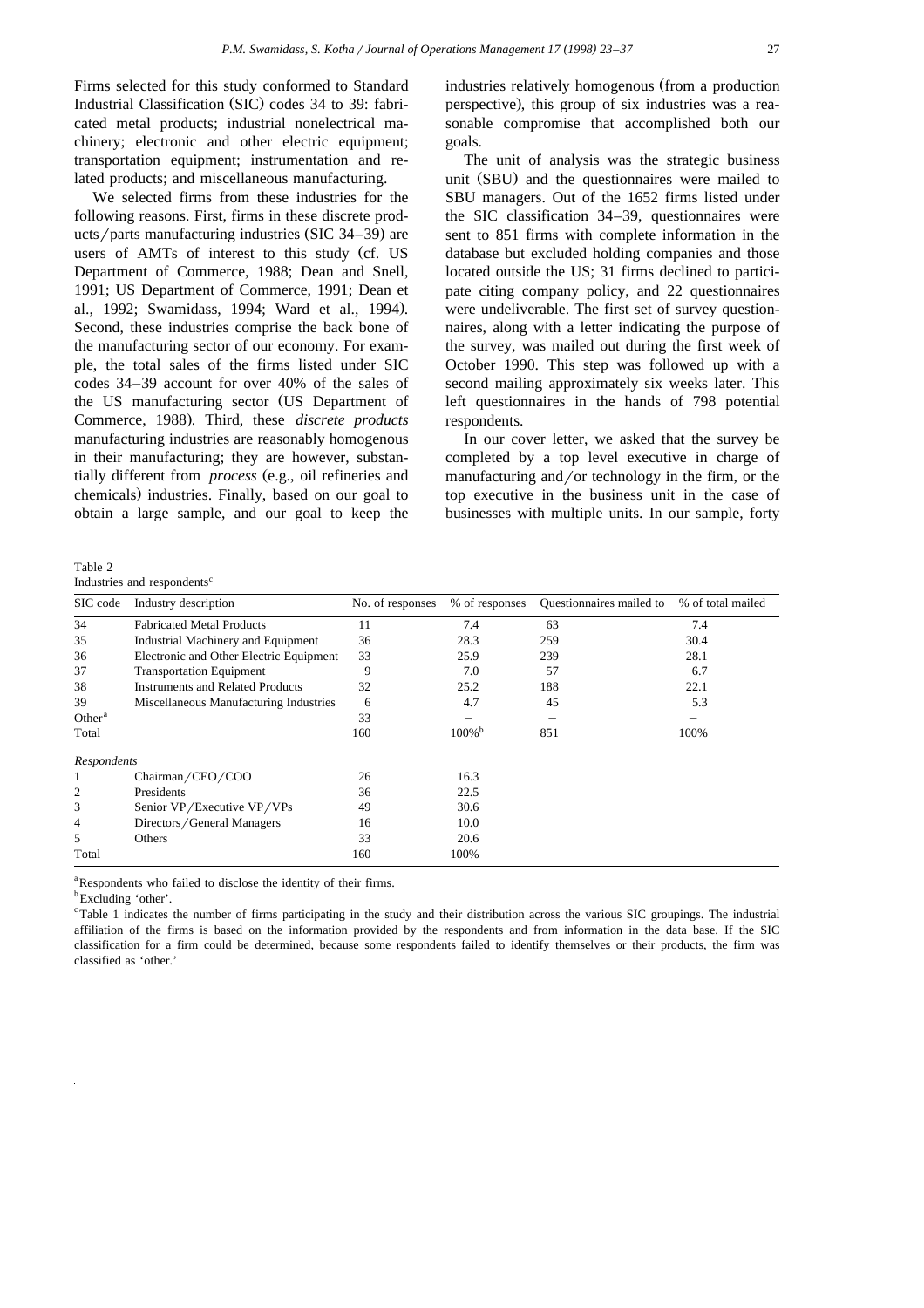percent  $(40\%)$  of the respondents were CEOs or presidents, and a total of approximately seventy  $(70%)$  of the respondents held titles such as Vice-Presidents or higher (see Table 2).

Approximately 10% of the 851 firms, randomly selected, were sent two questionnaires, each to be filled out by a different senior manager in the firm. Out of the 86 firms that received two questionnaires, only 17 returned both questionnaires. The two responses, from each of these 17 firms, were used to conduct interrater agreement as explained below. In sum, 177 completed responses were received  $(177/798 = 22.2\%)$  including the seventeen firms that returned two responses. This response rate is comparable to mail surveys involving top management (Hitt et al., 1982; Dean and Snell, 1991). In cases of multiple responses from the same firm, only the response from the more senior official was included in the analysis. Overall, 160 responses were used in subsequent analyses.

## *3.2. Interrater agreement*

Since interrater agreement analysis provides a measure of reliability for the questionnaire responses of our study, we carried out such an analysis using the multiple responses from the 17 firms using the procedure followed by Shortel and Zajac (1990). Given that there were 17 responses on 19 items, there were 323 (i.e.,  $17 \times 19$ ) possible matches for comparisons. Six responses were missing which left 317 responses for comparison. Our findings indicated that 136 responses were identical, and 98 other responses were within one interval on the 5-point scale. Thus,  $74\%$  (i.e.,  $234/317$ ) of the responses from two different individuals in the same firm were within one interval or less. The two responses from the 17 firms on the 6 performance measures were also checked for interrater reliability. Out of the

Table 3 A test for non-response bias possible 102 (i.e.,  $17 \times 6$ ) matches, 93 (91%) were identical or within one interval on the 5-point scale. Since there are no preset acceptable levels for this kind of analysis, we treated this to be satisfactory (cf. Shortel and Zajac, 1990).

## **4. Non-response and industry bias**

A Chi-square test indicated that there was no statistically significant difference between the distribution of industries in the 851 firms receiving the questionnaires and the distribution of industries among the respondents in Table 2; this test confirms that non-respondent firms introduce no particular industry bias into the study. In Table 3, we report additional comparisons between responding firms and non-responding firms; the data for non-responding firms come from the *Compustat* Compact Disclosure database. The *t*-statistics in the table are not significant, which is interpreted to mean that non-response bias is not a factor.

## *4.1. Measurement and* Õ*ariables*

#### *4.1.1. Technology use*

The questionnaire to assess 'technology use' was developed and refined as follows:  $(1)$  nearly all items in the questionnaire were adapted from published work (e.g., US Department of Commerce, 1988) to ensure construct validity;  $(2)$  preliminary drafts of the questionnaire were discussed with academic scholars to assess the content and construct validity prior to pilot testing; and  $(3)$  a pilot test was conducted with a group of 5 firms whose inputs were used to improve the clarity, comprehensiveness and relevance of the research instrument and to check for content and construct validity. The section of the questionnaire on 'technology use' included 19 items

| Characteristics      | Respondents        | Non-respondents | t-Value | Significance |  |
|----------------------|--------------------|-----------------|---------|--------------|--|
| No. of employees     | $2808 (17533)^{a}$ | 2008 (7307)     | 0.432   | ns           |  |
| 5-Year income growth | 25% (59%)          | 13% (43%)       | 1.349   | ns           |  |
| 5-Year sales growth  | 35% (61%)          | 33% (85%)       | 0.427   | ns           |  |

<sup>a</sup>Standard deviations reported in parentheses.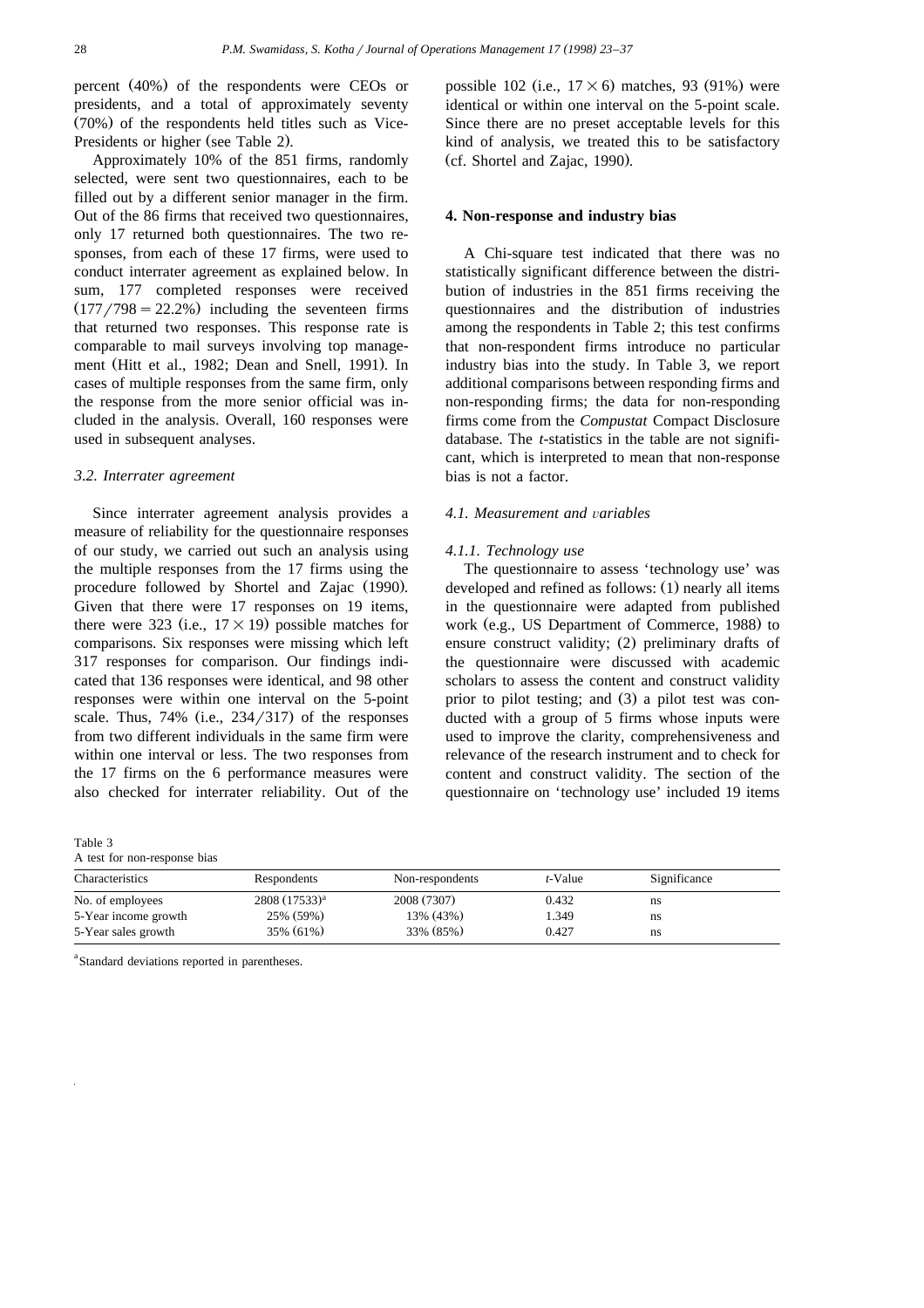(Table 4) and together they cover almost the entire domain of AMTs employed in discrete manufacturing; this ensures construct validity.

We asked each respondent to indicate how frequently a particular technology was used in his or her firm. The usage attributed to AMTs was measured using five point Likert-type scales  $(1 = not$ used,  $3$  = used often, and  $5$  = used extensively). The questionnaire defined, 'used often' as 'these technologies are used at least once a week,' and 'used extensively' as 'these technologies are used on a daily basis.'

# *4.1.2. Size and performance*

Business-unit size was measured using employment figures provided by respondents. The questionnaire section on 'performance' measurement contained six items: after-tax return on total assets;

Table 4

Results of factor analysis—advanced manufacturing technologies

after-tax return on total sales; net profit; market share gains relative to competition; sales growth relative to competition; and overall performance rating. Respondents were asked to rate their business units on these six items using Likert-type scales  $(1 = top 20\%$  to  $5 = lowest 20\%).$  Combinations of these items have been used successfully by previous researchers (Swamidass and Newell, 1987; Venkatraman, 1989).

*4.1.2.1. Validity*. To check the validity of perceptual performance measures, we conducted a correlation analysis between selected objective external measures included in the *Compustat II* database with self-reported perceptual data on performance for 20% of the firms randomly selected  $(n = 32)$  from our sample of 160 firms. Specifically, correlation analysis was conducted between standardized values of return on assets and return on sales for the industry

|                 | Technology items                                                       | Mean | <b>SD</b> | <b>IEPT</b> | <b>PDT</b>   | <b>HVAT</b> | <b>LVFAT</b> |
|-----------------|------------------------------------------------------------------------|------|-----------|-------------|--------------|-------------|--------------|
|                 |                                                                        |      |           | I           | $\mathbf{I}$ | Ш           | IV           |
| T <sub>16</sub> | Local Area Network for Factory Use                                     | 2.23 | 1.63      | 0.76        | 0.18         | 0.31        | $-0.08$      |
| T <sub>13</sub> | Computers used for control on Factory Floor                            | 2.93 | 1.66      | 0.66        | 0.21         | 0.10        | 0.30         |
| T <sub>15</sub> | Local Area Network for Technical Data                                  | 2.55 | 1.66      | 0.63        | 0.37         | 0.23        | $-0.20$      |
| T <sub>12</sub> | Computers for Production Scheduling                                    | 3.87 | 1.44      | 0.59        | 0.43         | $-0.09$     | 0.28         |
| T <sub>19</sub> | Electronic Data Interchange                                            | 2.21 | 1.57      | 0.57        | $-0.03$      | 0.31        | 0.40         |
| T <sub>14</sub> | MRP I and MRP II Systems                                               | 3.37 | 1.72      | 0.49        | 0.46         | 0.10        | 0.27         |
| T <sub>17</sub> | <b>Intercompany Networks</b>                                           | 1.95 | 1.51      | 0.47        | 0.04         | 0.42        | 0.34         |
| T <sub>3</sub>  | <b>Automated Drafting Technologies</b>                                 | 3.08 | 1.66      | 0.15        | 0.84         | 0.07        | 0.00         |
| T1              | Computer Aided Design (CAD)                                            | 3.60 | 1.65      | 0.26        | 0.81         | 0.04        | 0.22         |
| T2              | Computer Aided Engineering (CAE)                                       | 2.91 | 1.64      | 0.07        | 0.77         | 0.28        | 0.14         |
| T <sub>11</sub> | Computer Aided Quality Control Performed on final products             | 2.62 | 1.74      | 0.04        | 0.32         | 0.73        | $-0.04$      |
| T <sub>10</sub> | Computer Aided Inspection Performed on incoming or in process material | 1.97 | 1.48      | 0.04        | 0.19         | 0.70        | 0.29         |
| T6              | Robots Others Than Pick and Place                                      | 1.24 | 1.13      | 0.36        | $-0.06$      | 0.61        | 0.24         |
| T5              | Pick and Place Robots                                                  | 1.64 | 1.46      | 0.21        | 0.02         | 0.57        | 0.16         |
| T18             | Manufacturing Automation Protocol                                      | 1.37 | 1.08      | 0.50        | 0.08         | 0.57        | 0.23         |
| T8              | NC/CNC                                                                 | 2.17 | 1.81      | 0.13        | 0.18         | 0.11        | 0.83         |
| T9              | <b>Programmable Controllers</b>                                        | 2.42 | 1.70      | 0.02        | 0.05         | 0.23        | 0.67         |
| T4              | CAD/CAM                                                                | 1.94 | 1.51      | 0.32        | 0.39         | 0.22        | 0.53         |
| T7              | FMC/FMS                                                                | 1.93 | 1.59      | 0.44        | 0.11         | 0.34        | 0.44         |
|                 | Eigenvalue                                                             |      |           | 7.30        | 1.90         | 1.30        | 1.20         |
|                 | Percentage of variance explained                                       |      |           | 38.60       | 10.20        | 7.10        | 6.30         |

SD: Standard deviation; IEPT: Information exchange and planning technology; PDT: Production design technology; HVAT: High-volume automation technology; LVFAT: Low-volume flexible automation technology.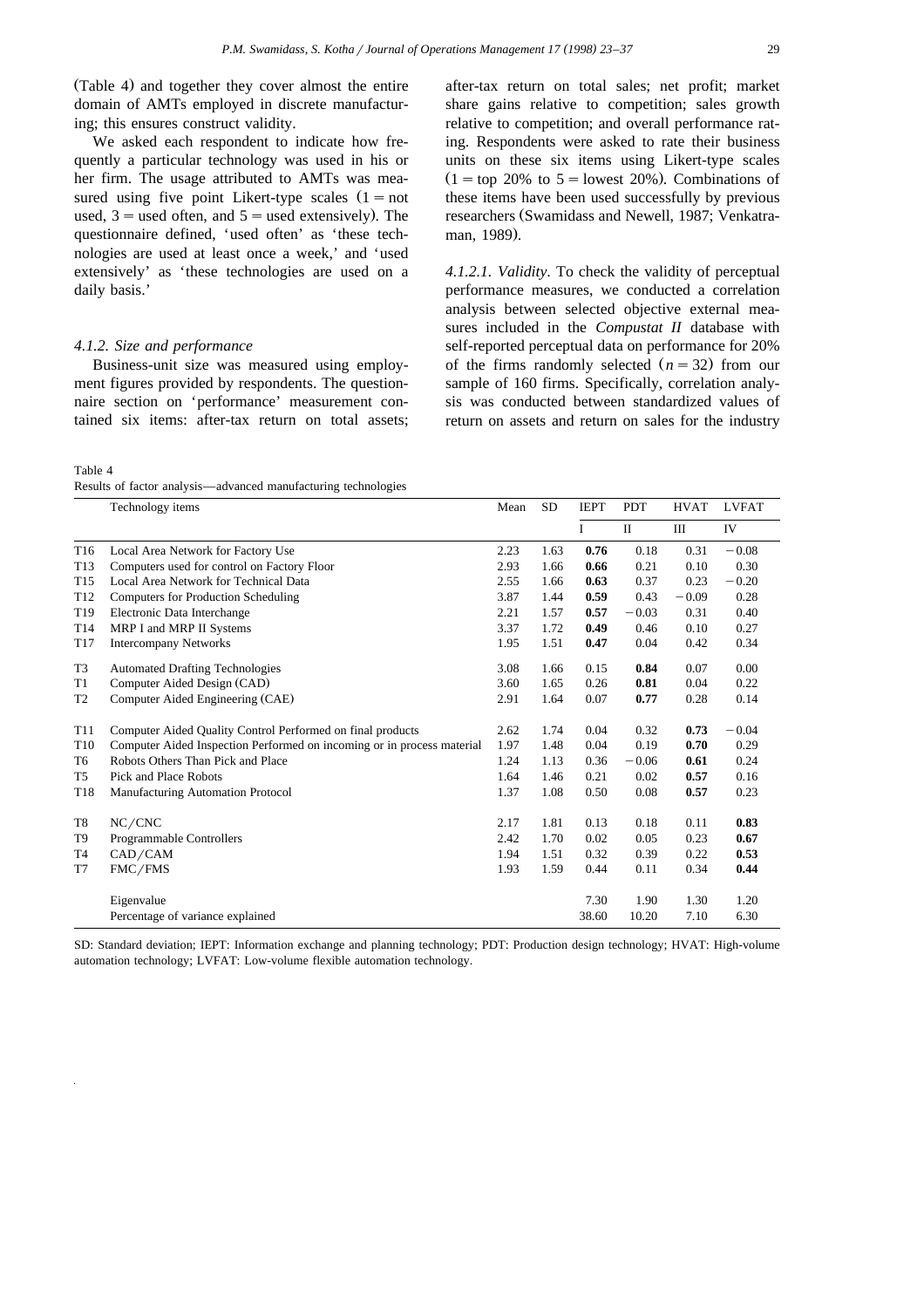from the *Compustat* and self-reported values for the sample of 32 firms; the result showed a correlation of 0.72 and 0.82, respectively; we consider this acceptable.

# **5. Results and discussion**

## *5.1. Four technology factors*

The first step in our analysis was a factor analysis of the responses to the 19 technology use items to establish meaningful patterns (i.e., factors) in the data; a principal factor analysis solution with varimax rotation was obtained. Four significant factors  $(i.e., eigenvalue > 1)$  emerged from this analysis. Technology items that exhibited factor loadings greater or equal to  $\pm 0.4$  on at least one factor were then used to label the factors (cf. Kim and Mueller, 1986). The use of four factors in our subsequent analyses is consistent with the guidelines provided by Carmine and Zeller  $(1979)$  (p. 60).

Results of the factor analysis are presented in Table 4. Some items (e.g., computers used for production scheduling, electronic data interchange, MRP I and MRP II, manufacturing automation protocol, and FMC/FMS) show moderate loading on more than one factor. Since several items show strong loadings on each factor in Table 4, the independence and distinctiveness of the four factors are not compromised by a few items showing moderate loadings in more than one factor. Further, we used factor scores as measures for technology factors (i.e., technology dimensions), where each factor measure is. the sum of the weighted raw scores for all the 19 items in the technology instrument (Table 4), the weights employed being the factor loading of each item on the appropriate factor. This means that the factor measures are not based *entirely* on items with factor loadings greater than  $\pm 0.4$ .

In Table 4, the seven items that load on Factor 1 include: local area network for factory use  $(T16)$ ; computers used for control on factory floor  $(T13)$ ; local area network for technical data  $(T15)$ ; computers for production scheduling (T12); electronic data interchange  $(T19)$ ; MRP I and MRP II systems  $(T14)$ ; and intercompany networks  $(T17)$ . Factor 1 consists of technologies that are related to information exchange (e.g., intercompany and intra-company networks; electronic data interchange) and those that assist in production planning and control (e.g., MRP) I and MRP II systems). Therefore, we call this the Information Exchange and Planning Technology (IEPT) factor. Factor 1 represents the technologies essential to the integration of other technologies and functions in the organization. This factor being an integrating factor, it enhances or multiplies the benefits of individual AMTs used by functional areas such as manufacturing, design, planning and control, et cetera, through the process of integration. *This empirically determined dimension IEPT combines LPT and IET dimensions of the conceptual model proposed earlier*.

Factor 2 includes the three technology items, CAD  $(T1)$ , CAE  $(T2)$  and automated drafting technologies (T3). This factor is made up of technologies that are common to the design and engineering function within a manufacturing firm. Therefore, it is labeled the Product Design Technology (PDT) factor because *it conforms to the PDT dimension proposed earlier*. The five technology items–computer-aided quality control performed on final products (T11), computer-aided inspection performed on incoming or in-process materials (T10), robots other than pick and place  $(T6)$ , pick and place robots  $(T5)$ , and manufacturing automation protocol (T18)-load on Factor 3. These five technologies have a common feature. Their use reduces direct labor cost in repetitive, labor-intensive operations in large volume production. Although inspection and quality control are labor-intensive, automation of this process cannot be cost-justified unless large volume production is involved. Robots included in the factor are commonly used in assembly lines where high volume production occurs. Thus, we labeled this factor High-Volume Automation Technology (HVAT).

Technologies that load high on Factor 4 include  $NC/CNC$  machines (T8), Programmable Controllers  $(T9)$ , CAD/CAM  $(T4)$ , and FMC/FMS  $(T7)$ . This group of technologies represents extremely flexible manufacturing automation that enables a firm to make quick process and product changes essential for low volume (and high variety) manufacturing. Consequently, this factor is labeled Low-Volume Flexible Automation Technology (LVFAT). *HVAT and LVFAT are both part of Process Technology (PT) in the conceptual model proposed earlier.*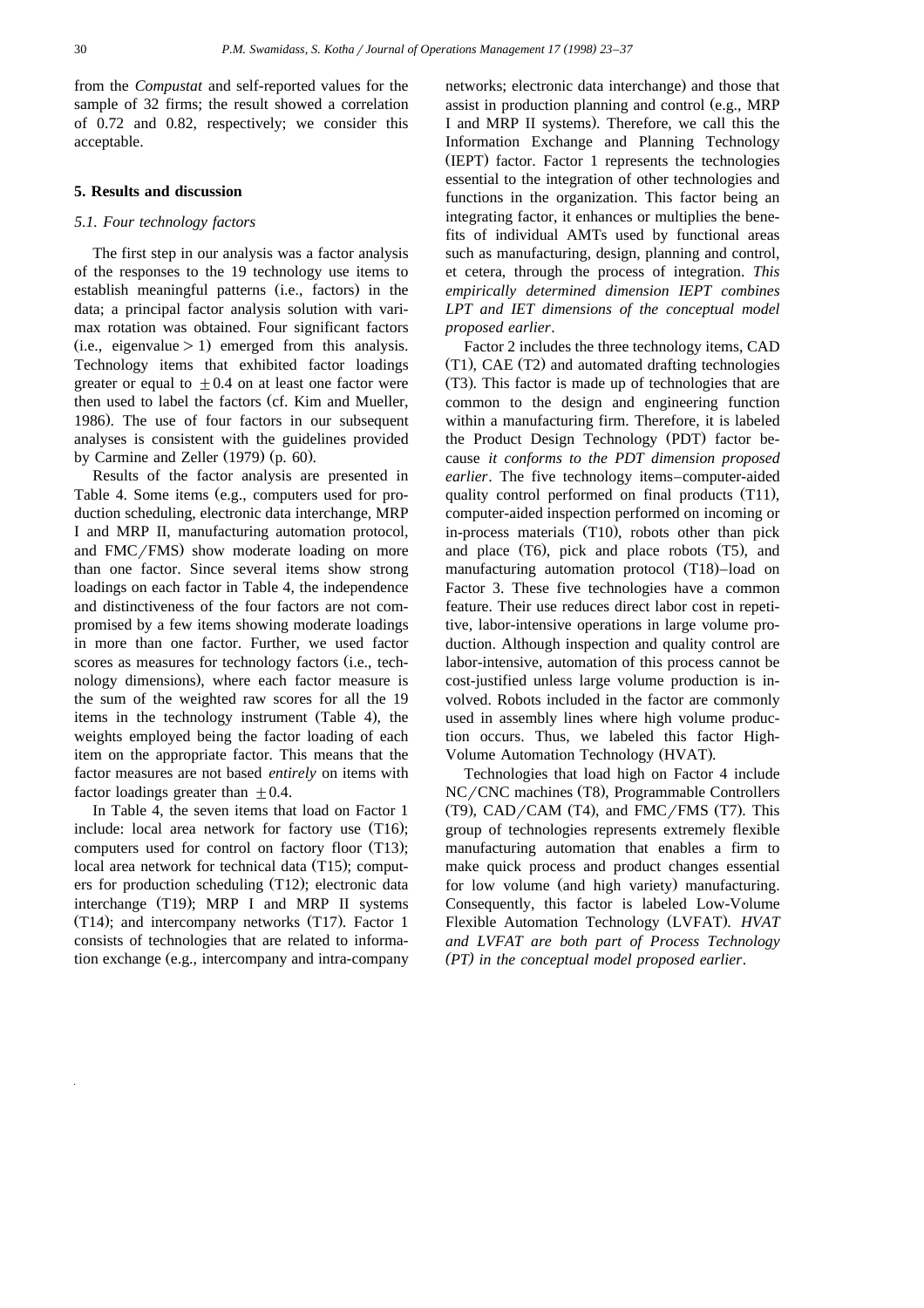# *5.2. Empirical and conceptual dimensions of AMT*

In Section 2, based on a review of literature, we proposed a four-dimensional model of AMT. This model is partially validated by the field data used in our analyses. Upon comparing the empirically obtained model and the proposed model, three items are notable: (1) both models acknowledge a Product Design Technology (PDT) dimension, (2) the Logistics/Planning Technologies (LPT) and Information Exchange Technologies (IET) in our proposed model are combined into one IEPT dimension in the empirical model, which validates Adler's (1988) Administrative dimension that has been studied by other researchers (Boyer et al., 1996), and (3) the Process Technologies (PT) dimension in our proposed model splits into the two dimensions HVAT and LVFAT in the empirical model; that is, empirical evidence tells that *all shop floor technologies should not be lumped into one AMT dimension*.

While process related shop floor technologies are treated as a single dimension in most conceptual schemes, we see that the empirical data in this study distinguishes between low volume, flexible shop floor technologies and high volume shop floor technologies. This is an important finding because the conceptual literature appears to write off the role of high-volume, automation technologies in AMT either due to inadequate understanding or due to the prevailing enthusiasm for low-volume, flexible automation technologies. This study reminds us that high volume production and associated AMTs such as robots and automated inspection form an important dimension of AMT. Thus, based on this study, we are able to refine the various conceptual schemes of AMT in Table 1. The empirically established fourdimensional model of AMT becomes a validated

| Table 5 |  |                                   |
|---------|--|-----------------------------------|
|         |  | Pearson's zero order correlations |

alternative to conceptual schemes proposed in the literature. In the following sections, additional analyses are reported which increase our understanding of the four empirically determined dimensions of AMT.

# *5.3. Size and AMT use*

## *5.3.1. Industry effects*

Before we investigated the relationship between size and AMT use, we tested for industry effects. We utilized MANOVA method using the four technology factors and the six industries represented here  $(SIC 34–39)$  to test for industry effects; this analysis showed industry effect was not significant based on *Hotellings* (0.251,  $P < 0.159$ ) and *Wilks* (0.764, *P*  $(0.165)$  statistics. Therefore, industry type was not controlled for in subsequent analyses. One reason we did not find industry type effect in our sample may be due to the preselection of industries to ensure some degree of homogeneity in the sample.

Zero order correlations among the variables are in Table 5. According to this table, correlations between firm size and AMT factors, except for PDT, are positive and significantly  $(P < 0.05)$  associated with size. In other words, except for PDT, *AMT use is lower in firms of smaller size than in firms of larger size*. This finding partially confirms Hypothesis 1.

#### *5.3.2. Rate of change in AMT use*

To express in another form how the use of AMT increases with size, we estimated the slopes of the lines expressing the relationship between size and the four AMT factors using simple regressions. These models were estimated with AMT factors as the dependent variables and firm size (log of employ-

|   | Information Exchange and Planning Technology | 1.00       |          |               |            |      |
|---|----------------------------------------------|------------|----------|---------------|------------|------|
| 2 | <b>Product Design Technology</b>             | 0.019      | 00.      |               |            |      |
| 3 | <b>High Volume Automation Technology</b>     | $-0.008$   | 0.018    | 1.00          |            |      |
| 4 | Low Volume Process Automation Technology     | 0.004      | $-0.023$ | $-0.017$      | 1.00       |      |
| 5 | Size (Log of employment)                     | $0.349***$ | 0.173    | $0.306$ * * * | $0.475***$ | 1.00 |

 $\frac{P}{0.10}$ ;  $\frac{P}{0.05}$ ;  $\frac{P}{0.05}$ ;  $\frac{P}{0.01}$ .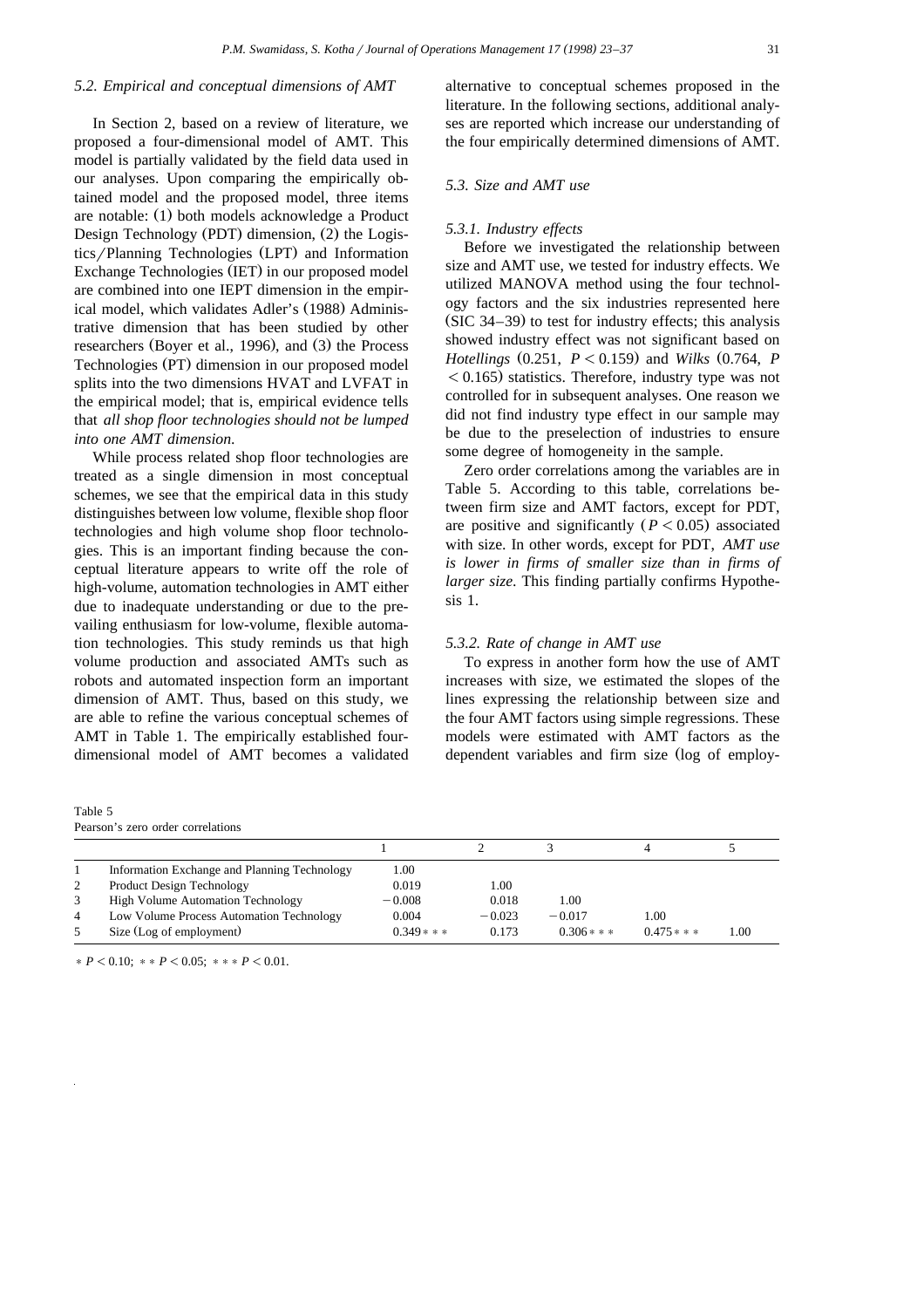ment) as the independent variable. The linear regression models and the results of the regression estimate of slopes are: Technology Factor,  $= a_i + \beta_i$  (log of employment)...  $i = 1, 2, 3$  and 4.

Regression results (sample size was 127 in all equations; cases with missing values were dropped): Size vs. IEPT (Factor 1), slope  $0.35 (P < 0.001)$ Size vs. PDT (Factor 2), slope  $0.17$  (not significant) Size vs. HVAT (Factor 3), slope  $0.31$  ( $P < 0.001$ ) Size vs. LVFAT (Factor 4), slope  $0.48$  ( $P < 0.001$ )

The following conclusions are based on the above models:

- 1. The use of IEPT, HVAT, and LVAT increases with size (slopes of 0.35, 0.31, and 0.48).
- 2. The use of LVFAT (slope  $= 0.48$ ) grows more rapidly than IEPT (slope  $= 0.35$ ) or HVAT (slope  $= 0.31$ .

Hypothesis 1 states that the use of all dimensions of AMT will grow linearly as firm size increases logarithmically. The above findings support the hypothesis for three out of the four dimensions of AMT. Further, these findings also lend support to the argument that AMT is multidimensional because at least three orthogonal dimensions of AMT show significant and unique relationships with firm size.

#### *5.3.3. PDT and size*

The PDT dimension does not grow with size as hypothesized. This finding may be explained by the widespread use of CAD technology (one of the items constituting the PDT factor) in plants of all sizes (US Department of Commerce, 1991; Swamidass, 1996).

Table 6

For example, Swamidass (1994), based on a sample of 1042 plants, found that CAD is used by 84.2% of all plants in the US and by 95% of the larger plants  $\epsilon$  (employment  $> 99$ ). Thus, our finding concerning PDT is validated by other independent studies.

## *5.3.4. LVFAT and size*

Our study shows that LVFAT use grows faster than other dimensions with increase in firm size. This may be due to the generally capital intensive nature of items such as FMS that make up this factor. Mansfield (1993) reported that FMS is not *found in small firms but is found only in very large firms* with over 10,000 employees. This may explain the stronger relationship between this factor and size than any other technology factor. Thus, our findings regarding LVFAT validate Mansfield's finding and vice versa. External sources validating PDT and LVFAT related findings, in sum, validate our multi*dimensional conceptualization of AMT as well*.

#### *5.4. Performance and AMT use*

To study the effect of AMT use on performance, we undertook moderated regression analyses with size as our moderator variable. First, we analyzed the responses to the six performance items in our questionnaire by a principal factor solution using varimax rotation. The first factor termed *profitability* in Table 6 explains nearly 68% of the variance in performance while growth factor explains only 20% of the variance. In all subsequent analyses, we used the

| Factor analysis—performance measures |                                                   |                             |                      |  |  |  |  |
|--------------------------------------|---------------------------------------------------|-----------------------------|----------------------|--|--|--|--|
| No.                                  | Items and descriptions                            | Factor no. 1, profitability | Factor no. 2, Growth |  |  |  |  |
| P <sub>2</sub>                       | After tax returns on total sales                  | 0.9488                      | 0.1669               |  |  |  |  |
| P <sub>1</sub>                       | After tax returns on total costs                  | 0.9398                      | 0.1435               |  |  |  |  |
| P <sub>3</sub>                       | Net profit positions relative to competition's    | 0.8804                      | 0.2992               |  |  |  |  |
| P <sub>6</sub>                       | Overall firm performance/success                  | 0.7281                      | 0.5271               |  |  |  |  |
| P <sub>5</sub>                       | Sales growth positions relative to competition's  | 0.1978                      | 0.9282               |  |  |  |  |
| <b>P4</b>                            | Market share gains relative to competition's      | 0.2184                      | 0.9127               |  |  |  |  |
|                                      | Eigenvalue                                        | 4.06                        | 1.22                 |  |  |  |  |
|                                      | Percent of variance explained (Total = $88.1\%$ ) | 67.8%                       | 20.3%                |  |  |  |  |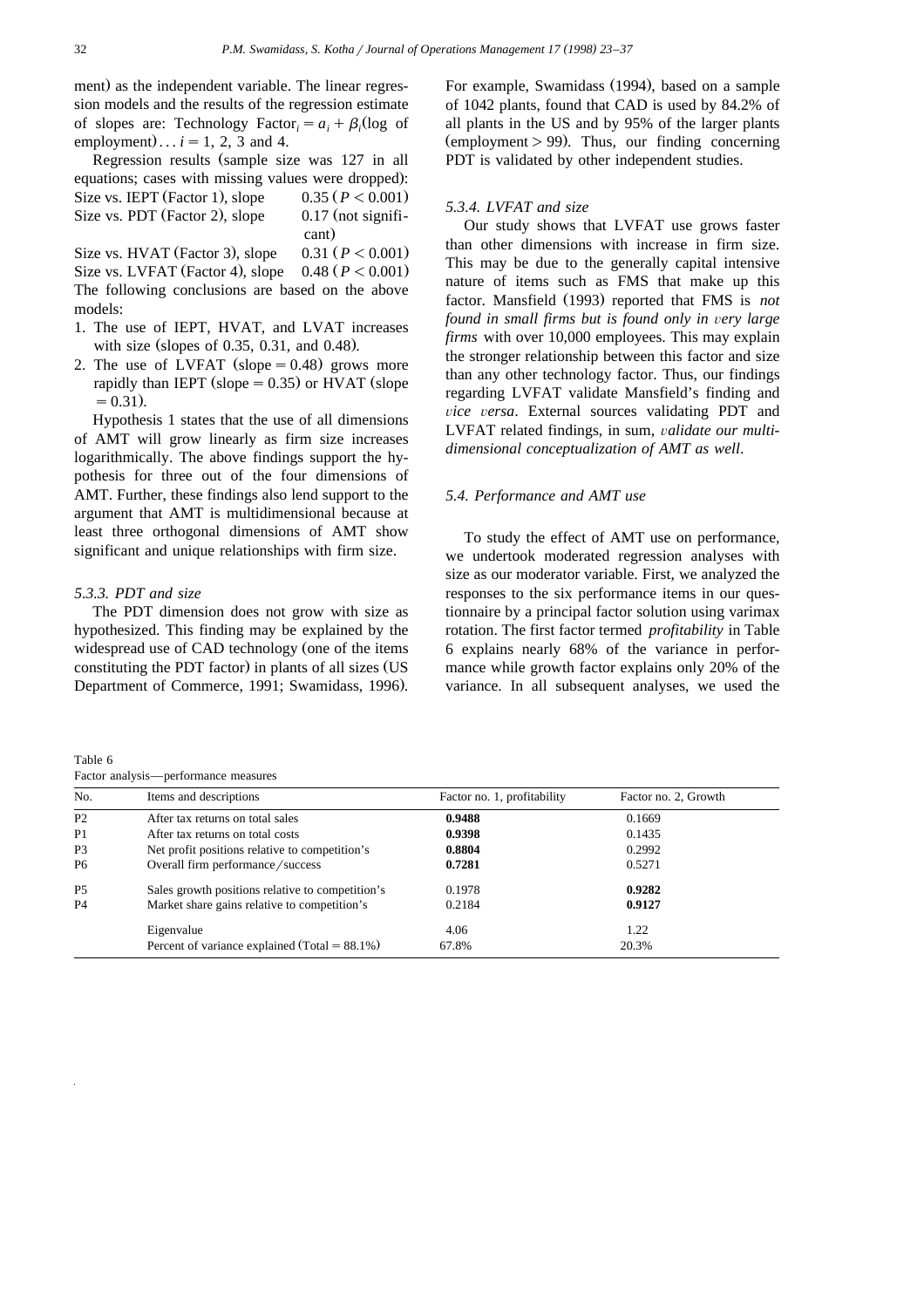factor score for the profitability factor as the measure of performance. All regression models using the growth factor as the dependent variable were nonsignificant. This may be because the growth factor explains only a small proportion of the variance; only additional studies could confirm this. The regression models developed with the profitability factor as the dependent variable are reported in Table 7.

Model 1 is our base model, where profitability is the dependent variable and all four AMT factors are independent variables. The resultant  $R^2$  is 0.05 with a significance of  $P < 0.06$  (see Table 7). The  $R^2$ being very small, we conclude that the relationship is negligible. In Model 2, we repeat the analysis by including size as an additional independent variable. This substitution improves the regression  $R^2$  to 0.16. Using the test procedure recommended by Mendenhall et al.  $(1993)$  (p. 595), we find Models 1 and 2 differ significantly from each other (i.e.,  $F = 15.96$ ;  $P < 0.01$ ). Thus, Model 2 reveals that size is strongly associated with profitability ( $\beta = 0.286$ ,  $P < 0.05$ ). This result is also consistent with the findings of

other researchers (e.g., Buzzell and Gale, 1987; Cool and Schendel, 1987).

In Model 3, we investigate the interaction effects between size and the four AMT factors in the regression model. Consequently, the products of size and the AMT factors (i.e., four independent variables) are added to the model as additional independent variables. The inclusion of interaction effects increases the  $R^2$  value for the model from 0.16 to 0.20, but further tests indicate that Model 3 is only marginally different from Model 2 (i.e.,  $F = 2.05$ ,  $P < 0.10$ ). Therefore, we conclude that our *results marginally support Hypothesis 2*, which states that size moderates the relationship between AMT use and performance. Although, this finding is not very conclusive, this new finding has not been reported in the literature before. This effect is worthy of further investigation in search of a more conclusive finding.

It is notable in Model 3 that the interaction of size with IEPT has a negative effect on performance. This may be explained by the fact that Information Exchange and Planning Technologies (IEPT) such as

| Table 7                                           |  |  |  |  |
|---------------------------------------------------|--|--|--|--|
| Regression analysis: size as a moderator variable |  |  |  |  |

|                                                     | Dependent variable: profitability |                       |                       |
|-----------------------------------------------------|-----------------------------------|-----------------------|-----------------------|
|                                                     | Model 1                           | Model 2               | Model 3               |
| Independent variables                               |                                   |                       |                       |
| Constant                                            | 0.013(0.101)                      | $-1.66*(0.427)$       | $-1.72$ * * (0.489)   |
| Technology factors                                  |                                   |                       |                       |
| Information exchange and planning technology (IEPT) | 0.119(0.103)                      | $-0.065(0.109)$       | 0.559(0.398)          |
| Product design technology (PDT)                     | 0.119(0.098)                      | 0.021(0.095)          | 0.387(0.318)          |
| High volume automation technology                   | $0.204$ * $*(1.06)$               | 0.065(1.05)           | $-1.02(0.352)$        |
| Low volume flexible automation (LVFAT)              | $0.17*(0.093)$                    | $-0.058(0.104)$       | $-0.703*(0.371)$      |
| Size                                                |                                   | $0.286$ $*$ $(0.071)$ | $0.294$ * * $(.0489)$ |
| Interaction terms (technology and size)             |                                   |                       |                       |
| $Size \times IEPT$                                  |                                   |                       | $-0.103*(0.062)$      |
| $Size \times PDT$                                   |                                   |                       | $-0.061(0.053)$       |
| $Size \times HVAT$                                  |                                   |                       | 0.028(0.059)          |
| $Size \times LVFAT$                                 |                                   |                       | $0.099 * (0.055)$     |
| Adjusted $R^2$                                      | $0.05*$                           | $0.16**$              | $0.20**$              |
| Incremental $R^2$                                   |                                   | $0.11***$             | $0.04*$               |
| <i>F</i> -value                                     | 2.39                              | 5.41                  | 4.04                  |
| Significance                                        | ${}_{0.05}$                       | 0.001                 | 0.001                 |
| Sample size $(n)$                                   | 110                               | 110                   | 110                   |

 $P < 0.10$ ;  $*$   $*$   $P < 0.05$ ;  $*$   $*$   $*$   $P < 0.01$ . Standard errors are in parentheses.

Models 1 and 2 are statically different;  $F = 15.96$ ,  $P < 0.01$ ; Models 2 and 3 are statically different;  $F = 2.05$ ,  $P < 0.10$ . Cases with missing values were dropped.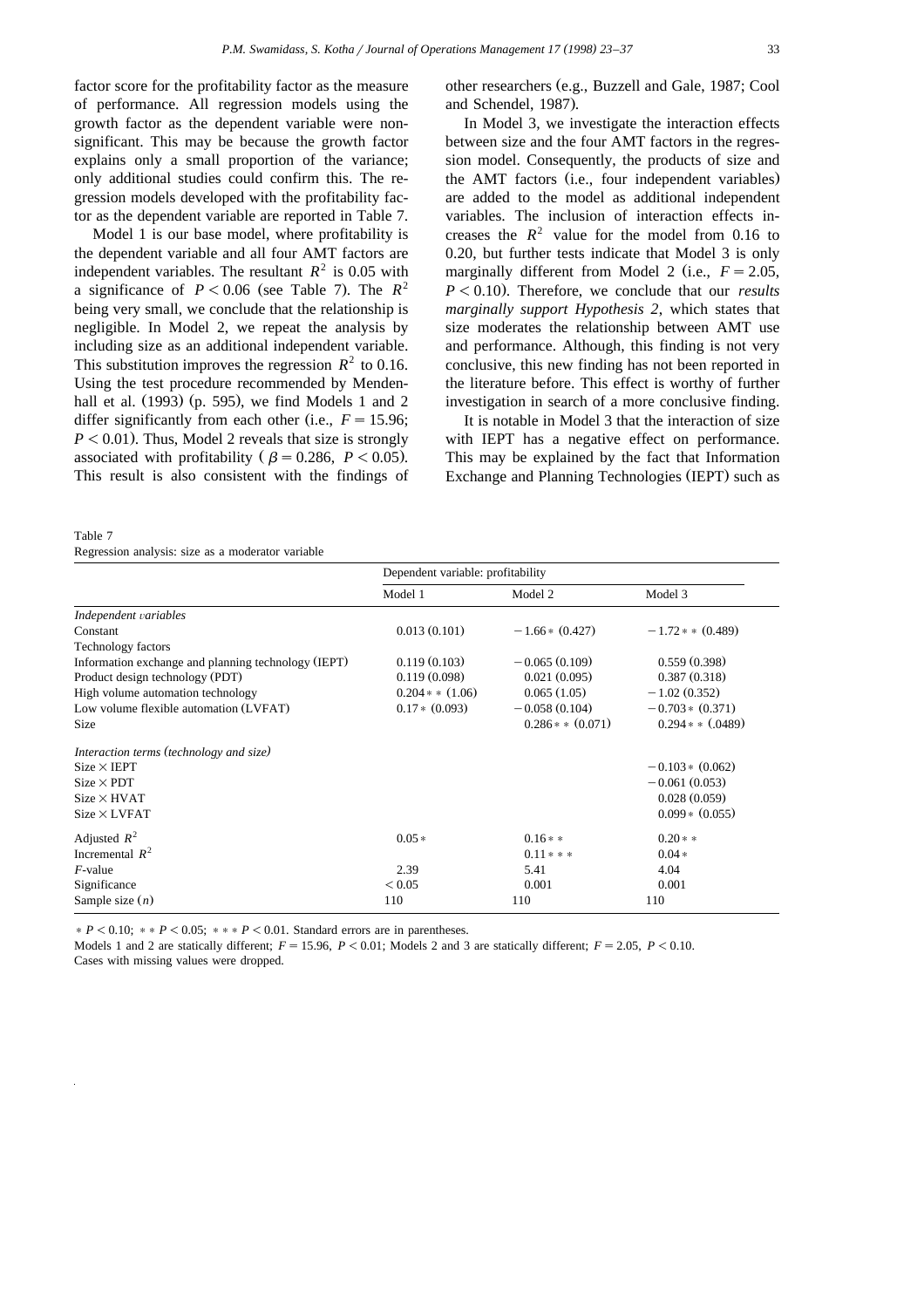MRP, MRP II, and computers in production scheduling, which constitute IEPT have been in use in larger firms from the late sixties. Since then, larger firms have gone through several generations of IEPT technologies, each with its own advancements. Smaller firms, however, may be first time investors in IEPT as recently as the nineties. Hence they may see much bigger gains in performance due to investments in IEPT than larger firms, who may realize only marginal performance gains.

To summarize, the major results of this study are as follows:

- 1. The shop floor AMT factor has two distinct dimensions: one advancing high volume production and the other advancing low volume flexible production,
- 2. AMT use is associated with firm size,
- 3. Firm size is associated with performance,
- 4. AMT use is not directly associated with performance, and
- 5. Size weakly moderates the relationship between AMT use and performance.

## *5.4.1. Limitations*

First, in our analyses involving regression models, the independent variables (i.e., technology factors) and dependent variables (i.e., performance measures) were based on responses provided by the same respondent. This situation can lead to  $response/re$ sponse bias. Although, we are aware of this risk we have tried to reduce its effects, if any, by reverse scaling the questions for measuring performance; larger values in the technology scale meant greater use, while larger values in the performance scale meant inferior performance. Further, our validation of perceptual performance data reported by respondents with objective data from *Compustat II* database gives us some assurance that the dependent variable is not significantly biased. While this test does not directly address the question of response/response bias, it compares the dependent variable against external criteria to lend credibility to the dependent variable measure.

Second, given that our ratio of items (i.e., 19 for technology) to the number of observations  $(i.e., 160)$ is less than 10 (i.e.,  $8.4$ ) recommended by Nunnally  $(1978)$ , it is possible that the stability of the factor loadings may be weakened.

#### **6. Conclusion and implications**

The purpose of this study was to examine the relationships among AMT use, firm size and performance in the discrete products manufacturing industries using a multidimensional operationalization of AMT; this purpose has been accomplished. There are several important findings. First, the results of our empirical analyses confirm and refine a multidimensional view of AMT. Second, *we found that the positive relationship between size and advanced manufacturing technology is a function of the AMTs considered*. For example, PDT use was not affected by firm size, but LVFAT (e.g., FMS, CNC technologies) use increased more sharply with firm size compared to the use of other dimensions of AMT (based on the four slopes reported earlier).

Third, we found that firm size is significantly associated with performance as reported in many previous studies (e.g., Buzzell and Gale, 1987; Cool and Schendel, 1987), but we failed to find a direct relationship between AMT use and performance. Our results indicate that once the effect of size on performance is controlled, the impact of AMT use on performance is small. This may be because of what many authors have observed: investments in AMT will pay off only when complementary variables such as infrastructure and strategy fit the investments in technology (Kimberly, 1986; Ward et al., 1994).

Fourth, firm size weakly moderates (enhances) the relationship between AMT use and performance. This finding means that size enhances the effective use of AMT perhaps due to larger firms' command of resources which gives them access to skilled operators and professionals who could get more out of these technologies. Further, the broader product line in large firms may contribute to better use of AMTs. This moderating effect of size deserves more conclusive investigations in the future.

Based on these findings, we address here two implications of the study as they pertain to:  $(1)$  the multidimensionality of AMT and business strategy; and (2) AMT use and performance relationship.

Ž . 1 *Implications for business strategy*. The multidimensionality of AMT has many implications for business strategy. Lei and Goldhar (1990) have discussed at length the value of different types of AMTs in accomplishing different business strategies.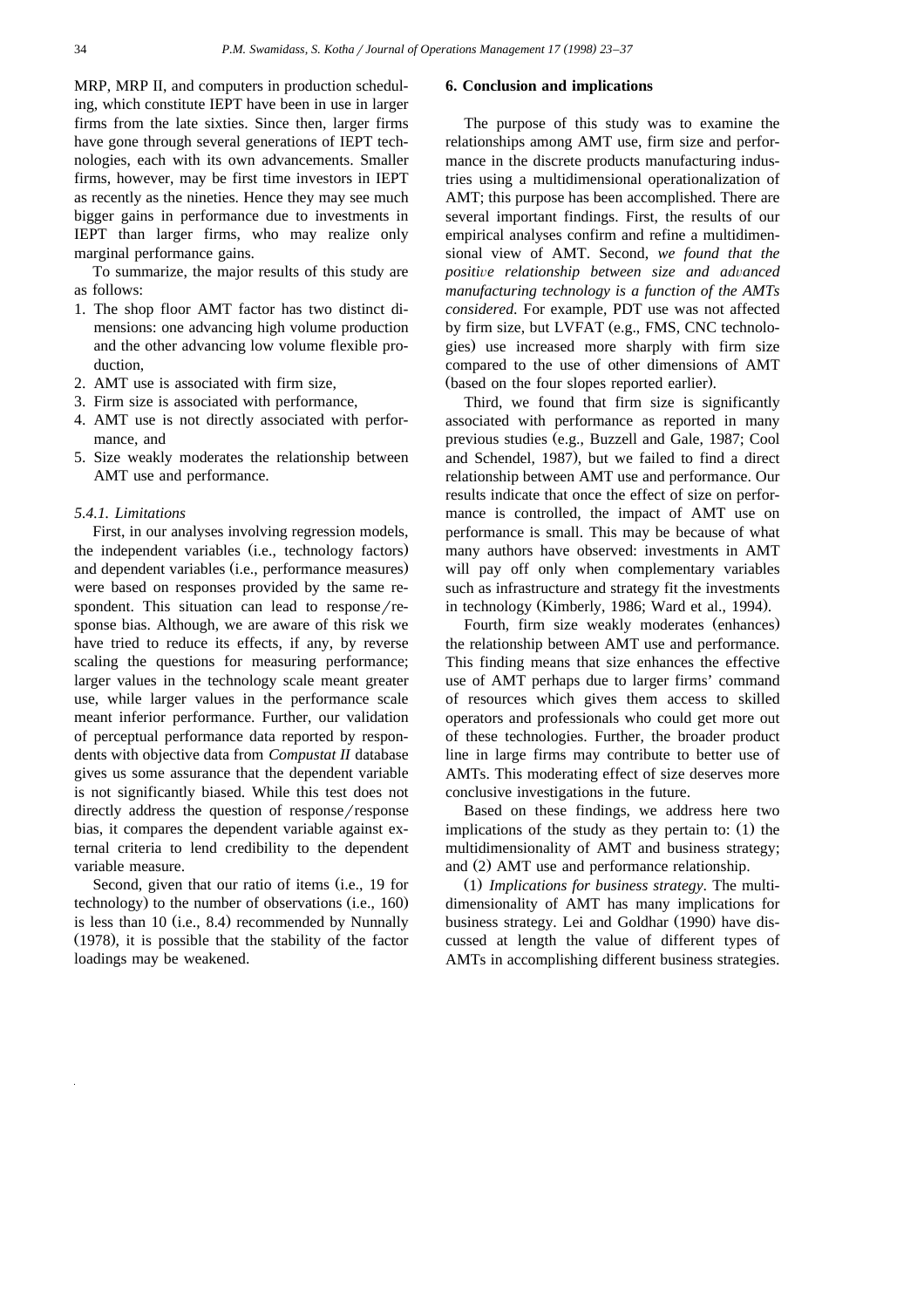This empirical work adds support to their discussions. As an illustration, the two generic strategies low variety and high volume production, and high variety and low volume production (cf., Porter, 1980; Kotha and Orne, 1989)—can be implemented successfully using selected dimensions of AMT. In this illustration the former strategy will be best served by HVAT and the latter will be best served by PDT and LVFAT, while both strategies can benefit by employing IEPT. This illustration is intended to show that the multiple dimensions of AMT bring clarity to the discussion of the 'fit' between business strategy and the choice of AMTs because it is easier for researchers and practitioners to see how the distinctive characteristics of the four dimensions of AMT have features that complement generic strategic options open to firms. In other words, manufacturing firms can pursue generic strategic options that can then be backed up by well-matched AMT dimensions.

(2) AMT use and performance. We did not detect a direct relationship between AMT use and financial performance. How could this be explained? We offer two explanations for not detecting a direct connection between AMT use and *financial* performance even though investments in AMTs are routinely justified on the basis of estimated economic benefits.

First, strategic rather than financial benefits may be the primary reason for investing in AMTs. For example, Davis (1986) notes that economic justifications of AMT are questionable because although 'these technologies seldom save money; they provide new opportunities for making money.' Through lead-time reduction and improved quality, which are strategic, non-financial benefits of new technology, AMTs create new opportunities for businesses (cf. Meredith, 1987; Fiegenbaum and Karnani, 1991; Swamidass, 1994). Additionally, Majchrzak et al.  $(1986)$  (p. 121) note that firms incorporate computerized manufacturing technology, 'probably less out of a need to cut costs than out of a desire to take advantage of the opportunities' that these technologies will bring. The importance of strategic, nonfinancial benefits of AMTs are underscored by the finding that lead-time reduction was the most frequently cited benefit directly attributed to investments in 15 different technologies in a survey of 1042 manufacturers (Swamidass, 1994).

Second, Kimberly (1986) states that the effective use (i.e., with measurable benefits) of advanced manufacturing technology can be predicted by the following three factors in descending order of importance:  $(1)$  the firm's competitive strategy;  $(2)$  firmvendor relations; and  $(3)$  the firm's ability to integrate AMT, structure and strategy. Since the link between AMT use and performance is a function of several other complementary factors, firms investing in AMT must pay considerable attention to the three items above for the effective use of AMTs.

#### **Acknowledgements**

We thank Arun Kumaraswamy, and two anonymous reviewers of JOM for their useful suggestions.

# **References**

- Adler, P.S., 1988. Managing flexible automation. California Manage. Rev.  $20(1)$ ,  $35-56$ .
- Boyer, K.K., Ward, P.T., Leong, G.K., 1996. Approaches to the factory of the future. An empirical taxonomy. J. Operations Manage. 14 (4), 297-314.
- Blau, P.M., Falbe, C., McKinley, W., Tracy, K., 1976. Technology and organization in manufacturing. Administrative Sci. Q. 21, 20–40.
- Buzzell, R.D., Gale, B.T., 1987. The PIMS Principle. Free Press, New York.
- Carmine, E.G., Zeller, R.A., 1979. Reliability and validity assessment. Sage University series.
- Child, J., Mansfield, R., 1972. Technology, size and organization structure. Sociology 6, 369–393.
- Collins, P.D., Hull, F., Hage, J., 1989. Programmable automation technology, strategy, and organization: A profile of adopters. Krannert School, Purdue University, Lafayette, IN.
- Cool, K., Schendel, D., 1987. Strategic group formation and performance: the case of US pharmaceutical industry, 1963– 1982. Manage. Sci. 33 (9), 1102-1124.
- Davis, D.D., 1986. Integrating technological, manufacturing, marketing, and human resource strategies. In: Davis, D.D., et al. (Eds.), Technological Innovation, Jossey-Bass, San Francisco.
- Dean, J.W. Jr., Snell, S.A., 1991. Integrated manufacturing and job design. Acad. Manage. J. 34 (4), 776-804.
- Dean, J.W. Jr., Yoon, S.J., Susman, G.I., 1992. Advanced manufacturing technology and organizational structure: empowerment or subordination?. Organizational Sci. 3 (2), 203-229.
- Ettlie, J.E., 1984. Implementation strategy for discrete parts manufacturing innovations. In: Warner, M. (Ed.), In Microelectronics, Manpower, and Society, Gower Press, Brookfield, VT.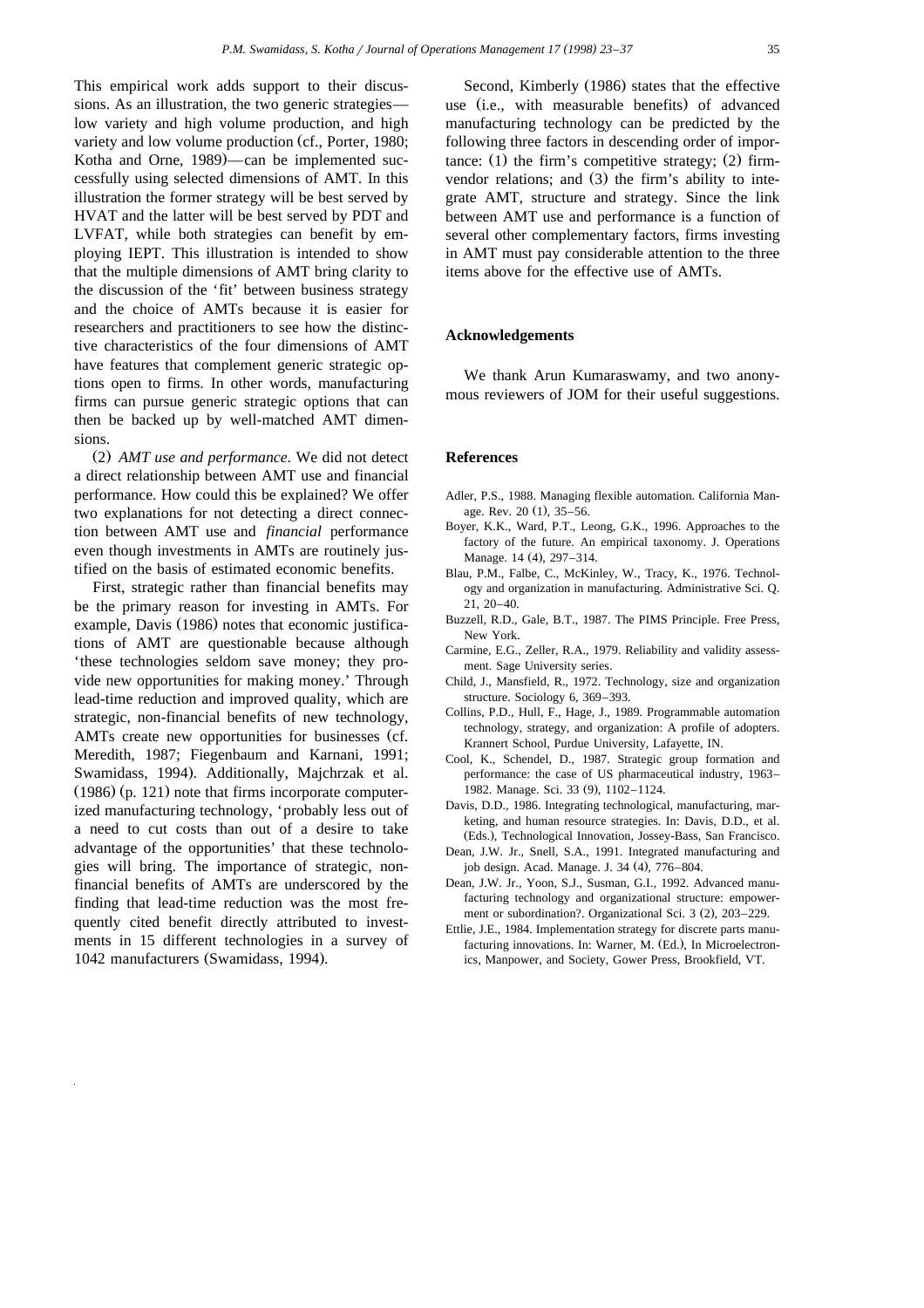- Fiegenbaum, A., Karnani, A., 1991. Output flexibility-a competitive advantage for small firms. Strategic Manage. J. 12, 101– 114.
- Gerwin, D., 1981. Relationships between structure and technology. In: Nystrom, P.C., Starbuck, W. (Eds.), Handbook of Organizational Design, Vol. 2, pp. 3–38.
- Gerwin, D., 1993. Manufacturing flexibility: a strategic perspective. Manage. Sci. 39 (4), 395-410.
- Gerwin, D., Kolodny, H., 1992. Management of advanced manufacturing technology: Strategy Organization and Innovation, John Wiley and Sons, New York.
- Goldhar, J.D., Jelinek, M., 1985. Computer Integrated Flexible Manufacturing: Organizational, Economic, and Strategic Implications, Interfaces, May–June, pp. 94–105.
- Hayes, R.H., Wheelwright, S.C., 1984. Restoring our competitive edge: Competing through manufacturing, Wiley, New York, NY.
- Hitt, M.S., Ireland, R.D., Palia, K.A., 1982. Industrial firms' grand strategy and functional importance: moderating effects of technology and uncertainty. Acad. Manage. J.  $25$   $(2)$ , 265–298.
- Howard, R., 1990. Can small business help countries to compete? Harvard Business Rev., November–December, pp. 88–103.
- Inkson, J.H.K., Pugh, D.S., Hickson, D.J., 1970. Organization context and structure: an abbreviated replication. Administrative Sci. Q. 15, 318–329.
- Jaikumar, R., 1986. Postindustrial manufacturing. Harvard Business Rev., November–December, pp. 69–76.
- Kaplinsky, R., 1983. Automation: the technology and society, Longmans, London.
- Kim, J., Mueller, C.W., 1986. Factor analysis: statistical methods and practical issues. Sage University paper series on quantitative applications in Social Sciences.
- Kimberly, J.R., 1976. Organizational size and the structuralist perspective: a review, critique, and proposal. Administrative Sci. Q. 21, 571–597.
- Kimberly, J.R., 1986. The organizational context of technological innovation. In: Davis, D.D., et al. (Eds.), Technological Innovation, Jossey-Bass, San Francisco.
- Kotha, S., 1991. Strategy, manufacturing structure, and advanced manufacturing technologies. Best Paper Proceedings, National Conference of the Academy of Management, pp. 293–297.
- Kotha, S., Orne, D., 1989. Generic manufacturing strategies: a conceptual synthesis. Strategic Manage. J.  $10(3)$ ,  $211-231$ .
- Lei, D., Goldhar, J.D., 1990. Multiple niche competition: the strategic use of CIM technology. Manufacturing Rev. 3 (3), 195–206.
- Leong, G.K., Snyder, D., Ward, P., 1990. Research in process and content of manufacturing strategy. OMEGA  $18$  (2),  $109-122$ .
- Majchrzak, A., Nieva, V.F., P.D., Newman, 1986. Adoption and use of computerized manufacturing technology: A national survey. In: Davis, D.D., et al. (Eds.), In Technological Innovation, Jossey-Bass, San Francisco.
- Mansfield, E., 1993. The diffusion of flexible manufacturing systems in Japan, Europe and the United States. Manage. Sci. 39 (2), 149–159.
- Marsh, R.M., Mannari, H., 1981. Technology and size as determi-

nants of the organizational structure of Japanese factories. Administrative Sci. Q. 22, 33–57.

- Mendenhall, S., Reinmuth, J.E., Beaver, R.J., 1993. Statistics for Management and Economics, Duxbury Press, Belmont, CA.
- Meredith, J.R., 1987. The strategic advantages of new manufacturing technologies for small firms. Strategic Manage. J. 8 (3), 249–258.
- Munro, H., Noori, H., 1988. Measuring commitment to new manufacturing technology: integrating technology push and marketing pull. IEEE Trans. Eng. Manage.  $3(1)$ ,  $63-70$ .
- Nunnally, J.C., 1978. Psychometric theory, McGraw-Hill, New York, NY.
- Parsaei, H.R., Mital, A., 1992. Economics of advanced manufacturing systems, Chapman & Hall, London.
- Parthasarthy, R., Sethi, S.P., 1992. The impact of flexible automation on business strategy and organizational structure. Acad. Manage. Rev. 17 (1), 86–111.
- Porter, M.E., 1980. Competitive Strategy: Techniques for Analyzing Industries and Competitors. The Free Press, New York.
- Rosenthal, S.R., 1984. Progress toward the 'factory of the future'. J. Operations Manage. 4 (3), 203-229.
- Schroeder, R.G., Anderson, J.C., Cleveland, G., 1986. The content of manufacturing strategy: an empirical study. J. Operations Manage. 6, 405–415.
- Shortel, S.M., Zajac, E.J., 1990. Perceptual and archival measures of Miles and Snow's strategic types: comprehensive assessment of reliability and validity. Acad. Manage. J. 33 (4), 817–832.
- Swamidass, P.M., 1988. Manufacturing Flexibility. Monograph #2, Operations Management Association, Plano, TX.
- Swamidass, P.M., 1994. Technology on the Factory Floor II. Monograph, National Association of Manufacturers, Washington, DC.
- Swamidass, P.M., 1996. Benchmarking manufacturing technology use in the United States. In: Gaynor, G.H. (Ed.), In the Handbook of Technology management, McGraw-Hill, New York.
- Swamidass, P.M., 1997. Practices and performance of small and larger US manufacturers: Issues and implications. In Manufacturing Modernization: Learning from evaluation practices and results, Georgia Tech Economic Development Institute, Atlanta, GA.
- Swamidass, P.M., Newell, W.T., 1987. Manufacturing strategy, environmental uncertainty and performance: a path analytical model. Manage. Sci. 33 (4), 509-524.
- Swamidass, P.M., Waller, M., 1991. A classification of the approaches to planning and justifying new manufacturing technologies. J. Manufacturing Sys. 29 (3), 181-193.
- US Department of Commerce, 1988. Manufacturing Technology, 1988. A Bureau of Census Report, US Government Printing Office, Washington, DC.
- US Department of Commerce, 1991. Manufacturing Technology: Factors Affecting Adoption 1991, A Bureau of Census Report, US Government Printing Office, Washington, DC.
- Venkatraman, N., 1989. The concept of fit in strategy research: towards a verbal and statistical correspondence. Acad. Manage. Rev.  $14$  (3),  $434-444$ .